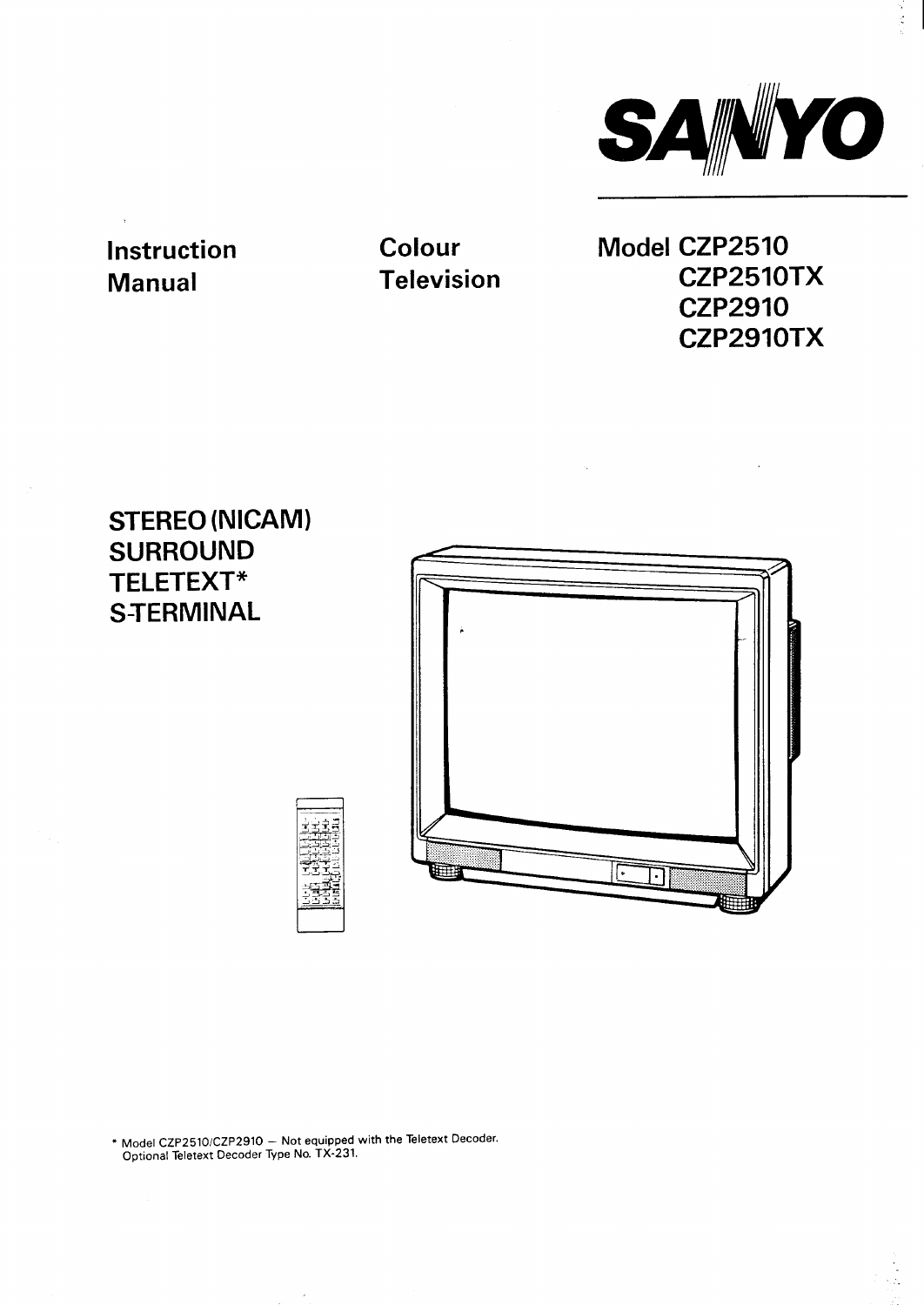## **Introduction**

■ **Hi-Fi Stereo Sound Circuit with Surround Circuit.**

**It's easy to enjoy TV and video sound with the Surround ef feet.**



**Surround System** The sounds that we hear in a natural insteming<br>environment consist of those which reach<br>our ears directly from the sound source, and<br>those which reach us indirectly after being<br>reflected off of the floor, walls, and other

**Where to Place the TV for the best Surround Effect**

- **.Do not place furniture or other objects any closer than 30 cm from the sides of the TV. Placing objects directly next to the sides of the TV will block the sound from the speakers.**
- ●**lt is <sup>a</sup> good idea to place the TV in <sup>a</sup> corner of the room. This allows the walls to serve as reflectors to achieve a greater Surround effect.**



### **H This AV Television Allows Free System Expansion**

- **S-terminal is provided.**
- **CENELEC standard 21-pin terminals is provided.**
- **Two videolaudio inputs and one audio output enable easy VTR connection for tape playback and editing.**
- **Choose From Two Viewing Angles (Model CZP2910/CZP2910TX only)**



**Becareful not to over-adjust and cause the TV to tip over forward**

# **Electric Mains**

**The TV receiver is manufactured to utilize an AC VOLTAGE SOURCE of 230 Volts, 50 Hz.**

**Range of operation: 170V (min.) – 280V (max.)**

#### **Safety Precaution**

**When the TV receiver is not to be used for an extended period of time, it is advisable to disconnect the AC power cord from the AC outlet.**

# **WARNING**

**To prevent fire or shock hazard, do not expose the unit to rain or moisture.**

**High voltages are used in the operation of this TV set.**

**Do not remove the back from your set. Refer servicing to qualified service personnel.**

# **Aerial Connection**

● **Connect the cable with a plug from a UHF (or VHF) aerial to the lr aerial socket on the cabinet back.**



● **For all aerial circuit problems please consult your local dealer.**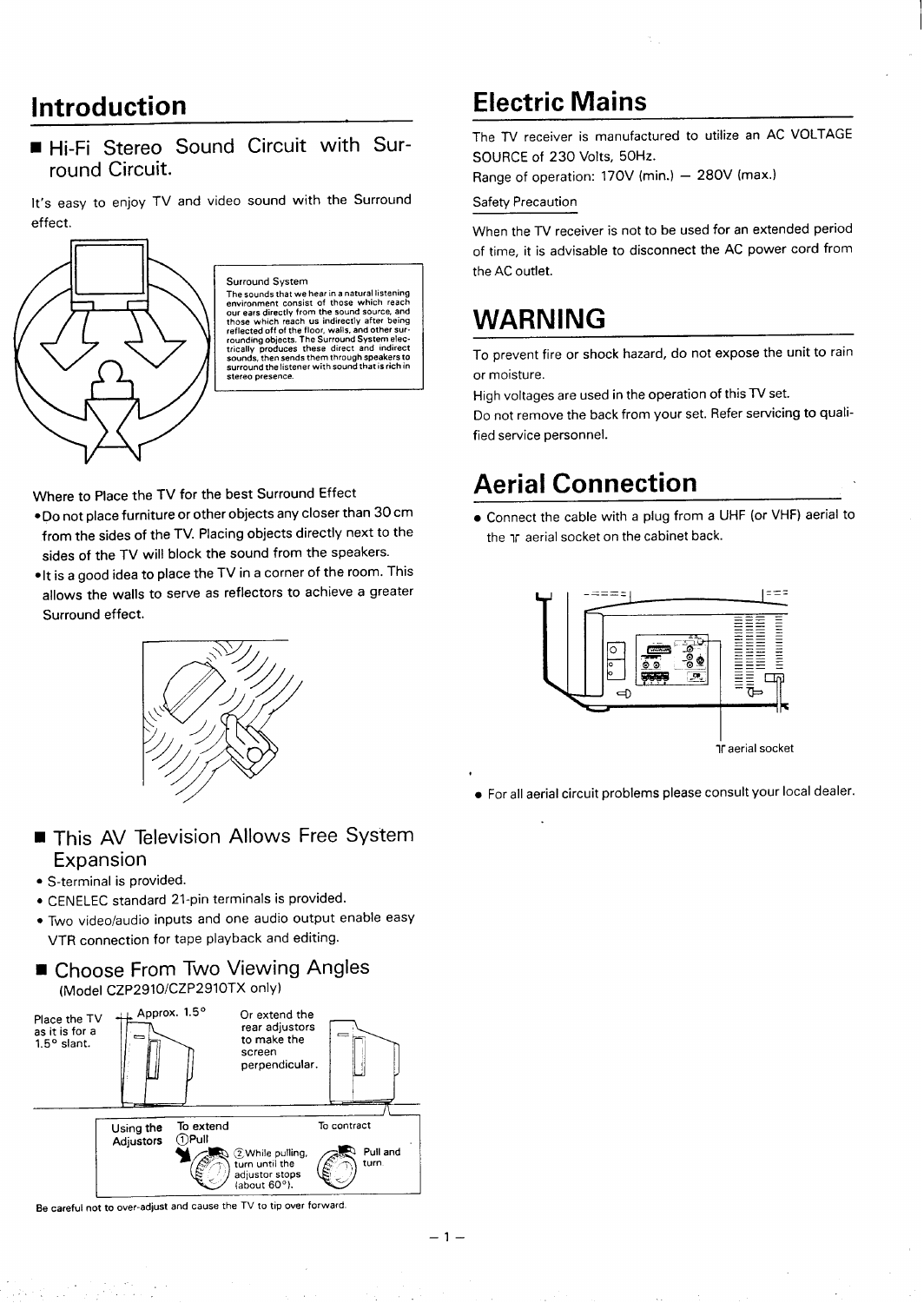

## **Operation of the Receiver**

#### **Switching on/off**

●**To turn on the TV:**

**Press Mains ON/OFF switch ~.**

#### ●**To turn off the TV:**

**Press the Power ON/OFF button ~ on the remote control transmitter, and the TV changes to the standby mode. During the standby mode, the standby and power indicator illuminates more brightly than during the power–ON mode. Press this button ~ to turn off the unit for short periods of the time.**

● **To turn on the TV from the standby mode:**

**Press one of these button. Power ON/OFF ~ (Remote control transmitter) Programme Selector ~**

- **(Remote control transmitter) Volume @**
- **. To cut off the mains power completely:" Press the Mains ON/OFF switch ~.**

**Important! Be sure to set the Mains ON/OFF switch ~ to the off position, if the power failure occurs while viewing.**

● **AUTO SHUT OFF**

**This TV set incorporates the AUTO SHUT OFF function.**

**Even if the TV is left on after you have gone to sleep, the TV set changes to the standby mode within 10 minutes after all broadcasts have ended.**

**Note: AUTO SHUT OFF also functions for the AV mode even when there is no signal being transmitted.**

**The remaining time for AUTO SHUT OFF is displayed on the screen.**



 $\tilde{S}$  $\mathbb{R}_+$ 

... **'.**

### **Programme selection**

**Press the right side (+) of the programme selector ~ of the TV set, and the TV set will step up to the next station, i.e; 1,2, 3...29, VCR1, VCR2, VCR3, 1,2,3 ...**

**Press the left side ( –), and the TV set will step down to the previous station.**

**–2–**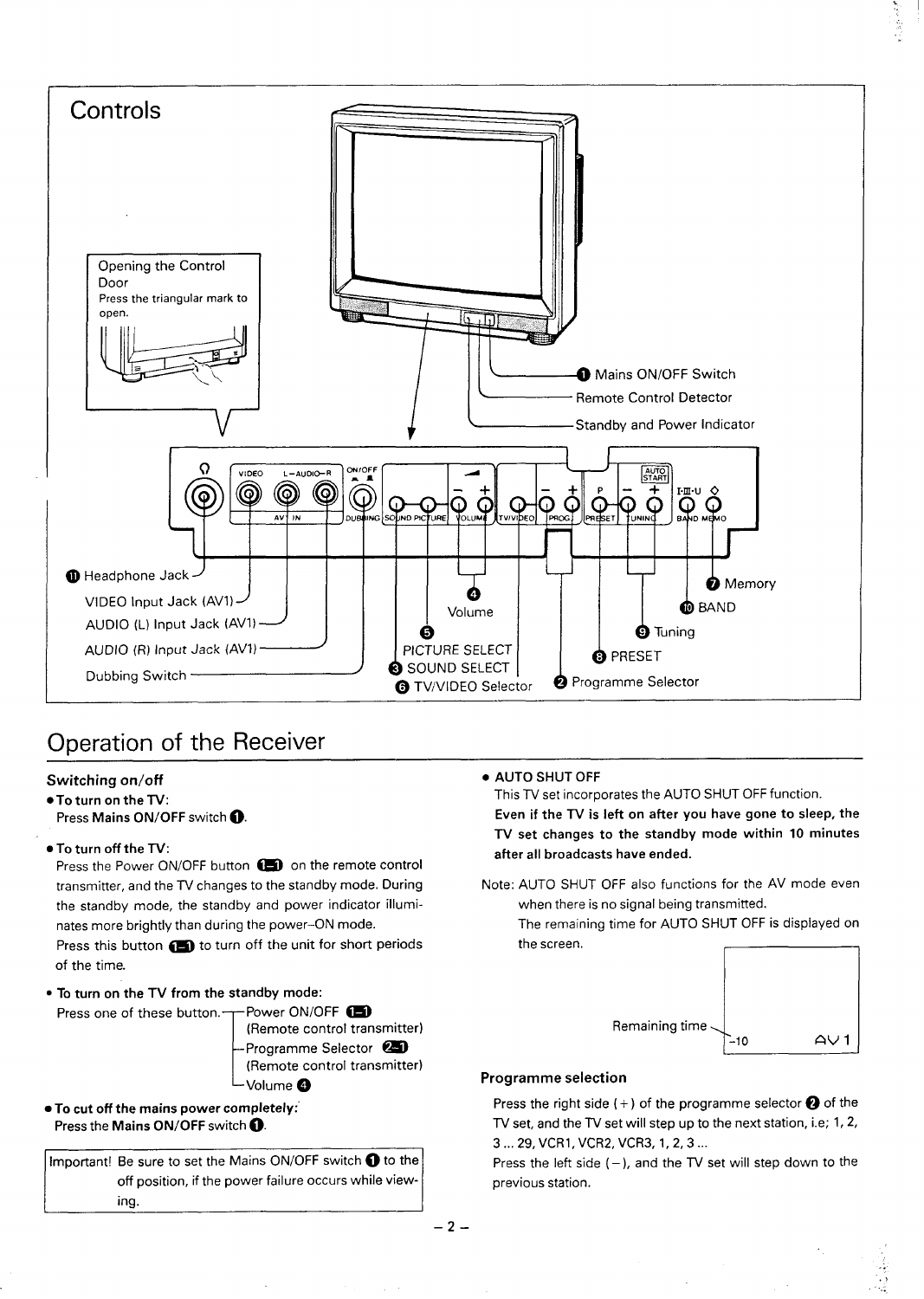# **(Operation of the Receiver)**

#### **Sound adjustments**

● **To adjust the sound volume: Press + or –volume o button.**



**. To adjust the bass, treble, balance and the depth of surround effect:**

### **Select the control function by pressing SOUND SELECT@ button.**

• Each time SOUND SELECT @ button is pressed, the con- \* In the AV mode, you can select the TV programme. **trol function changes as follows:**



- **Note: "SURROUND LEVEL" will be skipped when the Surround effect is turned off.**
- 

 $\ldots$  :

**Adjust the bass, treble, balance or the depth of surround effect by pressing Volume @ button.**

#### **Picture adjustments**

- ❑ **Select the picture control function by pressing PICTURE SELECT @ button.**
	- **Each time PICTURE SELECT @ button is pressed, the control function changes as follows:**



❑ **Adjust the colour intensity, brightness, contrast video tone or fine tuning by pressing Volume @ button.**

 $\mathcal{L} \rightarrow \mathcal{L}$ 

### **@.... TV/VIDEO Selector**

**To watch the television programmed leave this switch in the TV mode. When this switch is set to the VIDEO mode you can enjoy the playback from the VCR or other AV equipment connected to the AV input terminals.**

**Each time the TV/VIDEO Selector @ is pressed, the AV position changes as follows:**



- **For example, to select the programme position "7" in the AV mode** (while watching the playbacking from a VTR):
- **~ Press "7" button of the programme selector ~.**



❑ **Press TV/VIDEO Selector Gi and the picture of the programme position "7" appear.**



 $\beta_{\rm cr} \sim 1$ 

,.. . . . . . , , , ,

### $\bullet$ .... Memory  $\diamondsuit$

**This function lets you store the settings (for colour, brightness, contrast, video tone, sound volume, bass, treble, balance and Surround effect) in memory for both picture and the sound. Simply adjust the picture and sound as desired, then press' the Memory O @ button. To recall these levels. from memory, press the Normalization ~0~ @ button c the remote control unit.**



### **~.... Headphone Jack ~**

 $\sim 10^6$ 

**Insert the headphones plug into this jack to listen to either stereo or monaural sound via a headphones set.**

**Note: No sound will be heard from the speakers when the headphones plug is connected to this jack.**

**–3–**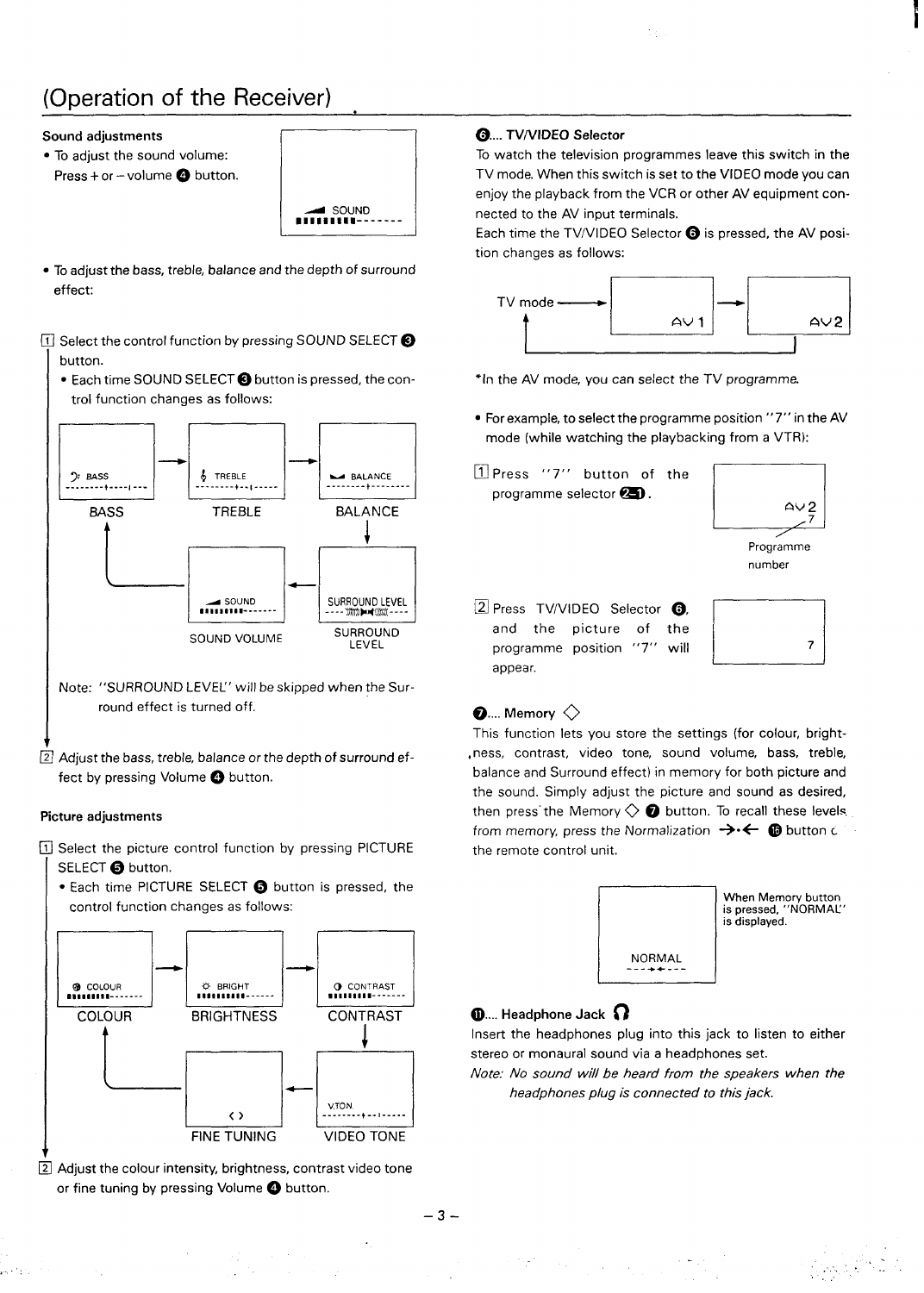

**Main ON/OFF switch of the TV set must be in "ON" position Picture adjustments before remote control operation is possible.**

**Point transmitter towards the TV set, then press the appropri- . To adjust the colour intensity: ate function button for the following controls. Press @ (Colour) button.**

#### **~ Power ON/OFF u**

**Press this button to switch TV set on. To switch TV set off, press again.**

#### **.&) .... Programme selection**

- **e.g. To select programme number 17, press "1 -" button and then press "7" button <sup>~</sup> within five seconds. Press @ (Brightness) button. Fo** select programme number 27, press "2-" button and  $\downarrow$  **+ Press ▲** or ▼ volume button. **then** press "7" button  $\bullet$  **D** within five seconds.
- **You can select any desired programme number directly from standby mode.**
	- **e.g. To directly select programme number 2 from standby mode, press the "2" button. The set is then switched on, and the picture of programme number 2 appears.**

**To directly select programme number 16 from standby mode, press the "l-" button (after which the Standby and Power indicator flashes), then press the "6" button. The set is then switched on, and the picttire of programme number 16 appears.**

**\$ Press A or ~ volume ~ button.**

**!--! @ COLOUR DnnlaIm91-------**

- **. To adjust the brightness:**
- O BRIGHT ..........
- **. To adjust the picture contrast: Press**  $\bigcirc$  (Contrast) button. + **Press A or ~ volume button.**



. . ,,

. .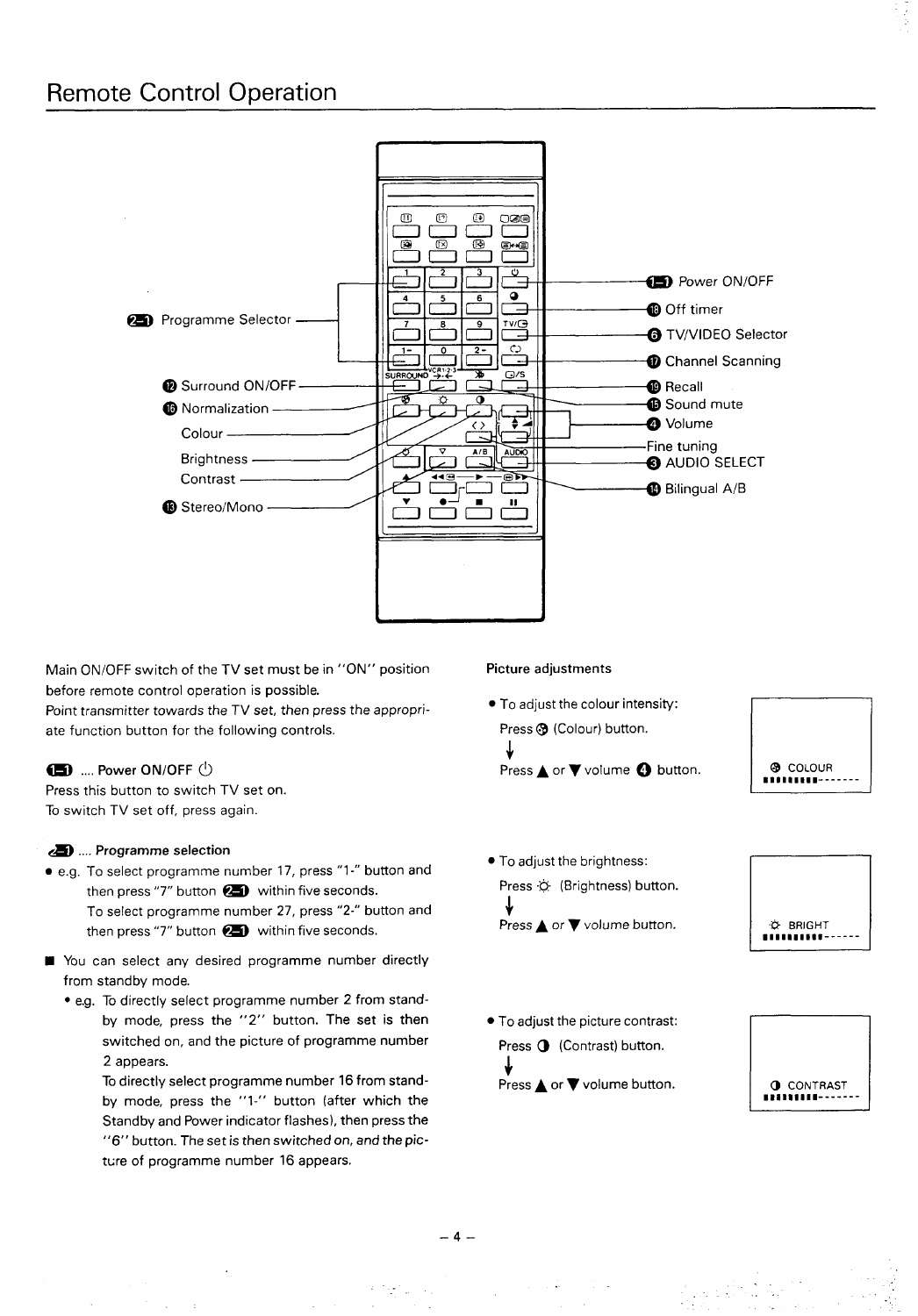# **(Remote Control Operation)**





**Note: Normally fine tuning is not required for this TV. However, in some case (such as radio interference) picture may become more clear by detuning from the best tuned frequency.**

**In such case, you can use this fine tuning to eliminate some interference beat pattern.**

#### **Sound adjustments**

● **TO adjust the sound volume:**

**Press A (up) or ~ (down) volume ~ button.**



- **To adjust the bass, treble, balance and the depth of surround effect:**
- **Select the control function by pressing AUDIO SELECT@ button.**
	- **. Each time AUDIO SELECT @ button is pressed, the control function changes as follows;**



**Adjust the bass, treble, balance or the depth of surround effect by pressing Volume@ button.**

#### **@,.. Surround ON/OFF**

**To enjoy the surround effect, press the Surround ON/OFF@ button.**

**To cancel the effect, press this button again.**



#### **@... Stereo/Mono ~**

- **STEREO** is displayed. **• When receiving the stereo broadcast, If the sound of a stereo broadcast is not c-lea-rdue to interference or poor reception, select the MONO position by pressing this button.**
- **In the AV mode, select either STEREO or MONO to match the stereo or monaural condition of the audio signal coming from an external source, e.g. a VCR, A. V. equipment, or other component by pressing Stereo/Mono Switch.**



#### **@... Bilingual A/B**

When receiving the bilingual broadcast, MAIN (A) is dis-**X4 played.**

**You can select the main or sub language with this button.**



**If the sound of a bilingual broadcast is not clear due to interference or poor reception, select the MONO position by pressing Stereo/Mono ~ @ button.**

**In the AV mode, each time Bilingual A/B button is pressed, the audio channel changes as follows:**

**LEFT** (A) ← RIGHT (B)

#### **@.... Sound mute ~**

**Should you wish to mute the sound (e.g. While talking on the telephone), press this button once. To switch the sound back on, press it again.**

#### **<b>**<del>...</del> **Normalization** →  $\leftarrow$

**Press this button to recall the picture and sound settings which you stored using the Memory O @ button.**



 $NORMAL$ 

**@.... Channel Scanning C.)**

**Press Channel Scanning button @to search for a programme. The channel positions are automatically scanned, and the channel scanning will stop at the position where it began. To stop at the position you want, press this button again.**

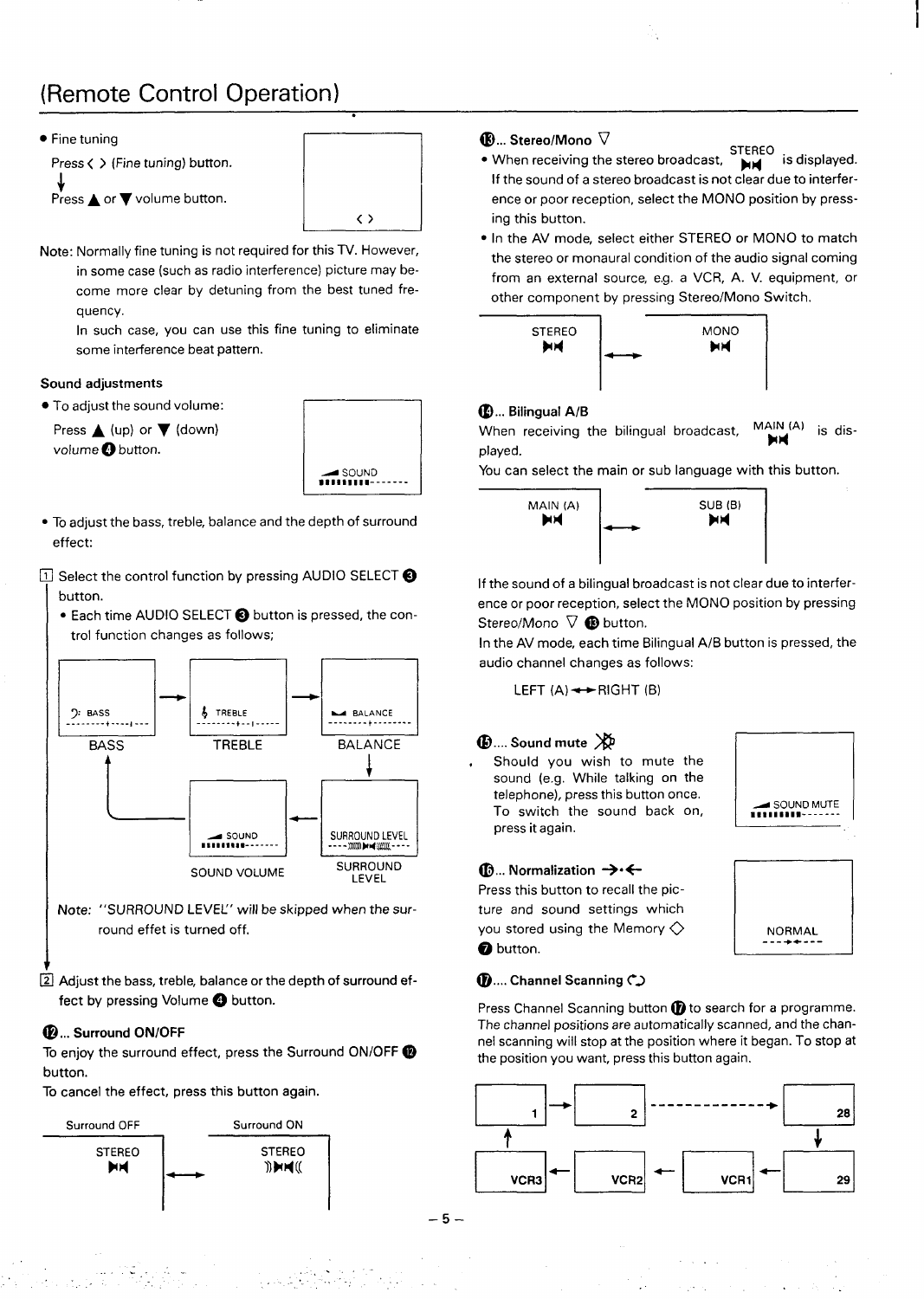### **@.... Off timer @ VCR USE**

**After a set time has elapsed, the power of the TV receiver is switched off automatically.**

**. Each time Off timer button @ is pressed, the set time changes as follows:**



**With the off timer being set and the channel display reset, the remaining time is displayed by pressing the off timer button again.**

**When the button is pressed again within three seconds after the button was first pressed in above manner, the time is set to an upper time which is most close to the remaining time.**

- **. Just one minute before switching off, "-01" and programme number you are watching are displayed on the screen.**
- **The timer setting will be cancelled if the power is switched off.**

### @.... **Recall ~/S**

**To display the on-screen indications, press this button. The display disappears after five seconds.**



**'Note: When this button is pressed for more than 2 seconds, The following is displayed and the unit enters SELF DEMO mode. This mode is for use in storefront demonstrations.**

**It has no effect on TV operation**



.,

**SELF DEMO. mode**

- **To cancel the SELF DEMO mode, press the Recall ~ /S@ button once again.**
- **If the Memory 00 button is pressed in the SELF DEMO mode, the self-demonstration will begin. You can also cancel the SELF DEMO mode midway through play by pressing the Recall ~ /S @ button.**

**Note: This remote control transmitter has been designed especially to be used in conjunction with selected SANYO VCR'S,**

**Some SANYO VCR's may have their own functions, so please refer to the individual instruction booklet when using this remote control with SANYO VCR's to ensure compatibility.**



#### **POWER ON/OFF BUTTON**

**Use to turn VCR power on and off.**

#### **PLAY BUTTON**

**Use to playback the tape.**

#### **STOP BUTTON**

**Use to stop the movement of the tape.**

#### **FAST/CUE**

**Use to advance the tape at fast speed, or in order to playback the tape at fast speed.**

#### **REWIND/REVIEW**

**Use to rewind the tape, or in order to playback the tape in reverse at fast speed.**

#### **PAUSE/STILL**

**Use to temporarily stop (Pause) the tape when recording, or in order to see a still image during playback.**

#### **CH UP DOWN** A/~

**Use to change the programming position for the VCR.**

#### **RECORD**

**Use to record on the tape.**

**Press and hold down the RECORD button, then press the PLAY button.**

#### **Battery Installation (Remote Control Transmitter)**

❑ **Remove the battery cover by sliding.**

- ❑ **Install two "AA" 1.5 volt batteries so that the " +" and "-" marks on the batteries match the"+" and "–" marks inside the unit.**
- ❑ **Close the battery cover.**
- **Note: Replace the batteries when the TV set is showing the following symptoms:**

**Operation is unsteady or erratic, sometimes the TV set does not work with transmitter. Discharged batteries may leak and damage the unit. The normal life of batter- –6– ies should be from nine to ten months.**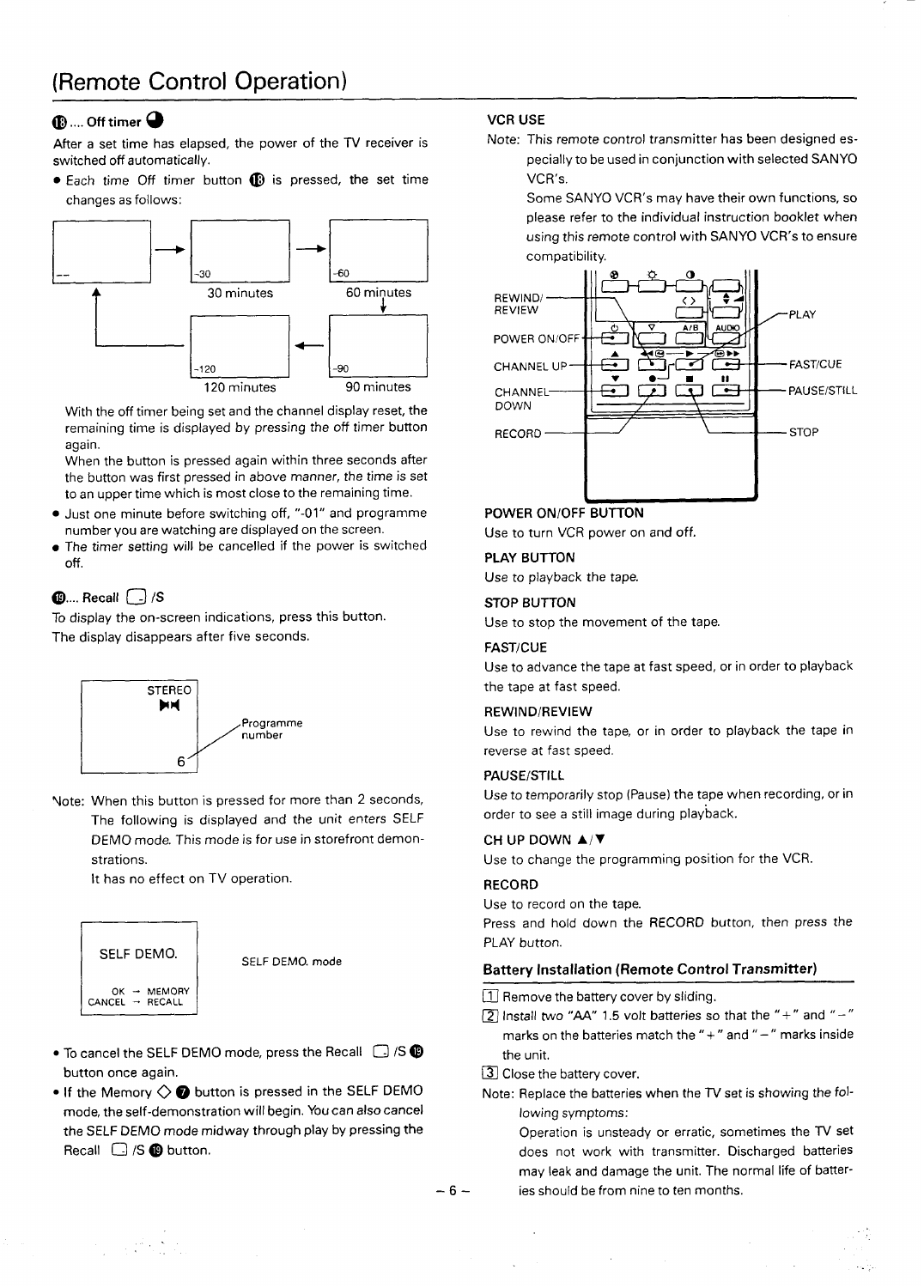## **Pre-Setting of Stations** Up to 32 broadcast stations in your reception area can be stored in the electronic memory.

**There are two ways of presetting as follows:**

#### **Automatic presetting – the basic way**

**All receivable channels are automatically tuned in and memorized in consecutive program positions.**

**Note: Programme position 1 to 29 can be automatically preset. VCRI, VCR2 and VCR3 positions cannot be automatically preset.**

#### **Manual presetting**

**Use to preset a receivable channel in any desired program position, e.g. the position with the same number as the channel.**

#### **Automatic presetting**

- **1. Select any programme position from 1 to 29.**
- **(Automatic presetting is not possible from the VCRI, VCR2, or VCR3 position.)**
- **2. Press PRESET@ button.**





Channel band **VL low VHF band W-i: high VHF band U: UHF band**

**3. Press TUNING ( + ) @ button.**



**The channels are preset in consecutive postions beginning from the program position "l".**

**After all available channels [position 1 to 29) have been preset, the unit returns to the postion "l".**

**Note: To cancel automatic presetting midway, press the Recall D /S@ button.**

#### **Manual presetting**

1. **Press PRESET @ button. <sup>1</sup>**





**3. Press the programme selector Q or ~ to select the desired programme position.**





**1 VL a#m-------------**

I



**4. Press BAND selector @to select the channel band.**





**When BAND selector is pressed, the frequency will be set to the lowest frequency in the set band.**

- **Channels band VL, VH and U are for the following channel groups.**
	- **Band I VHF Low Channels 1-3 Band Ill VHF High Channels 4-11 Band U UHF Channels 21-69**
	-
- **5. Press and hold Tuning @ (+) or ( – ) button until the desired station appears.**





 $\overline{Q}$   $\overline{Q}$   $\overline{Q}$   $\overline{Q}$   $\overline{Q}$   $\overline{Q}$   $\overline{Q}$   $\overline{Q}$   $\overline{Q}$   $\overline{Q}$   $\overline{Q}$   $\overline{Q}$   $\overline{Q}$   $\overline{Q}$   $\overline{Q}$   $\overline{Q}$   $\overline{Q}$   $\overline{Q}$   $\overline{Q}$   $\overline{Q}$   $\overline{Q}$   $\overline{Q}$   $\overline{Q}$   $\overline{Q}$   $\overline{$ **increases for a higher-frequency channel.**

**6. Press o (Memory) button ~.**



**m**



- **7. Repeat steps 3 to 6 for other desired channels.**
- **STEREO 8. Press PRESET ~ or D /S (Recall) @ button. X4 This completes the presetting. n 1-1.1**<br>**1-1.1**<br>**1-1.1** ¦ő o ōō

**—**

**Memory Copy This TV tuning system has another advanced feature called "memory copy".**

**For example, if you wish to copy the TV channel in the programme position "2" into the programme position "6":**

- **1. Select the programme position "2".**
- **2. Press PRESET@ button.**
- **3. Press PRESET@ button once again.**
- **4. Press "6" button of the programme selector m .**
- 5. Press  $\Diamond$  (Memory) button  $\mathbf{\odot}$ .
- **6. Press PRESET ~ or ~ /S (Recall) button@.**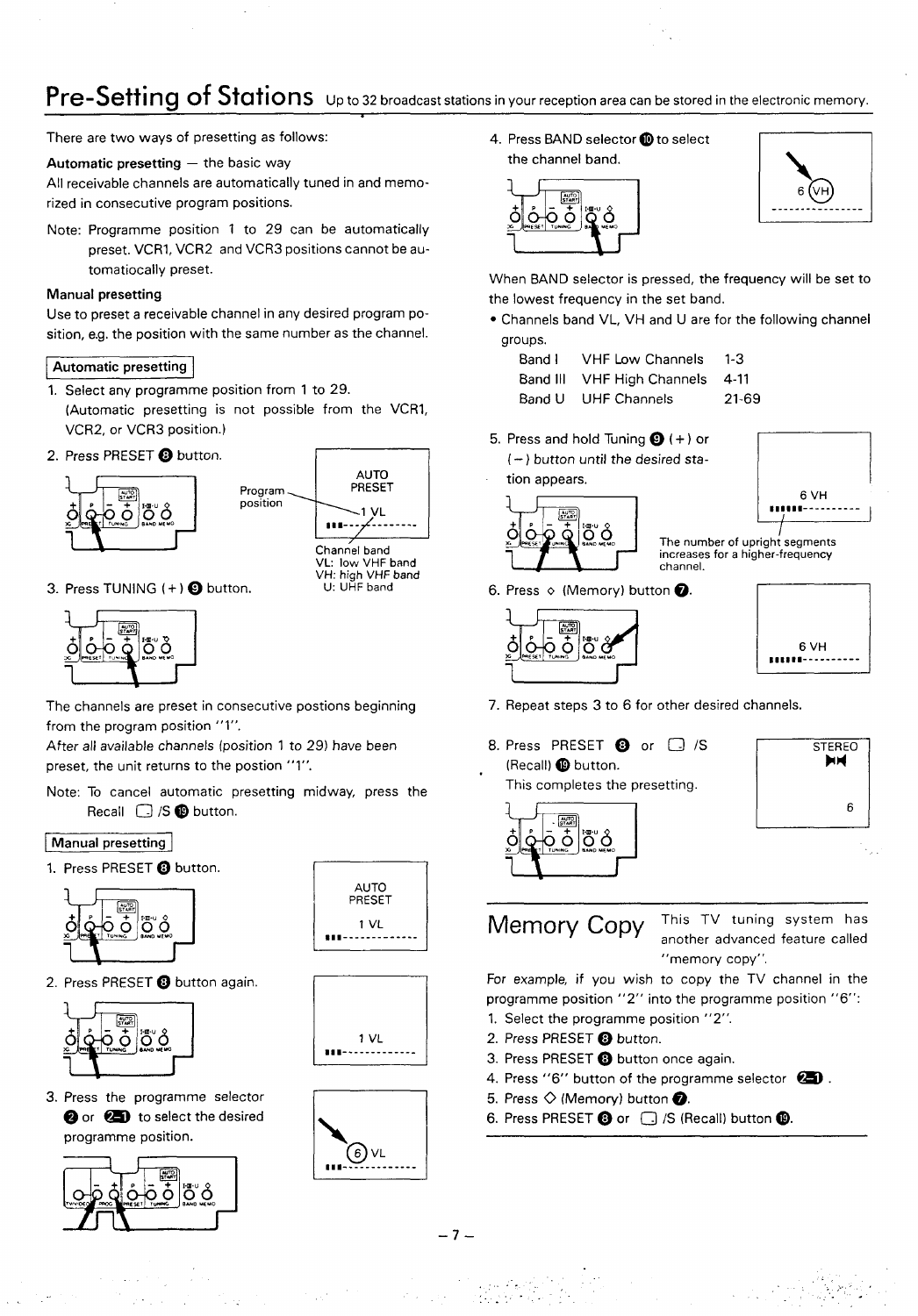# **(Pre-Setting of Stations)**

#### **Inserting Channels**

**The following example shows how to insert Channel-D of programme position "4" into programme position "2".**



- **1. Select programme position "4" (Channel-D).**
- **2. Press PRESET@ button.**
- **3. Press PRESET@ button once again.**
- **4. Press "2" button of the Programme Selector ~ .**



- **5. Press and hold down the TVIVIDEO selector @ then press the ( + ) Programme Selector@.**
- **6. Press the PRESET@ or Recall ~ /S @ button.**
- **Channel-D of programme position "4" is now inserted into programme position "2".**
- **In this example, the channels from Channel-B (programme position "2") onward will be shifted successively into the next highest programme position.**



**Note: YOU cannot insert a channel which would cause the channel in programme position "29" to shift to a higher programme position. You also cannot insert channels into the VCRI, VCR2, or VCR3 position. When the above procedure is done, the position indicators will flash in red.**

#### **I Deleting Channels I**

**The following example shows how to delete Channel-B from programme position "2".**



- **Select programme position "2" (Channel-B).** 1.
- **Press PRESET @ button. 2.**
- **Press PRESET ~ button once again. 3.**



- 
- **5. Press PRESET ~ or ~ /S (Recall) @ button.**
	- **Channel-B of programme position "2" is now deleted.**
	- **In this example, the channels from Channel-B (programme position "2") onward will be shifted successively into the next lowest programme position.**



**Note: Channel deletion is not possible in the VCRI, VCR2, or VCR3 position.**

 $\hat{\mathbb{S}}$ ;,  $\frac{1}{2}$ ... .  $\ddot{\phantom{0}}$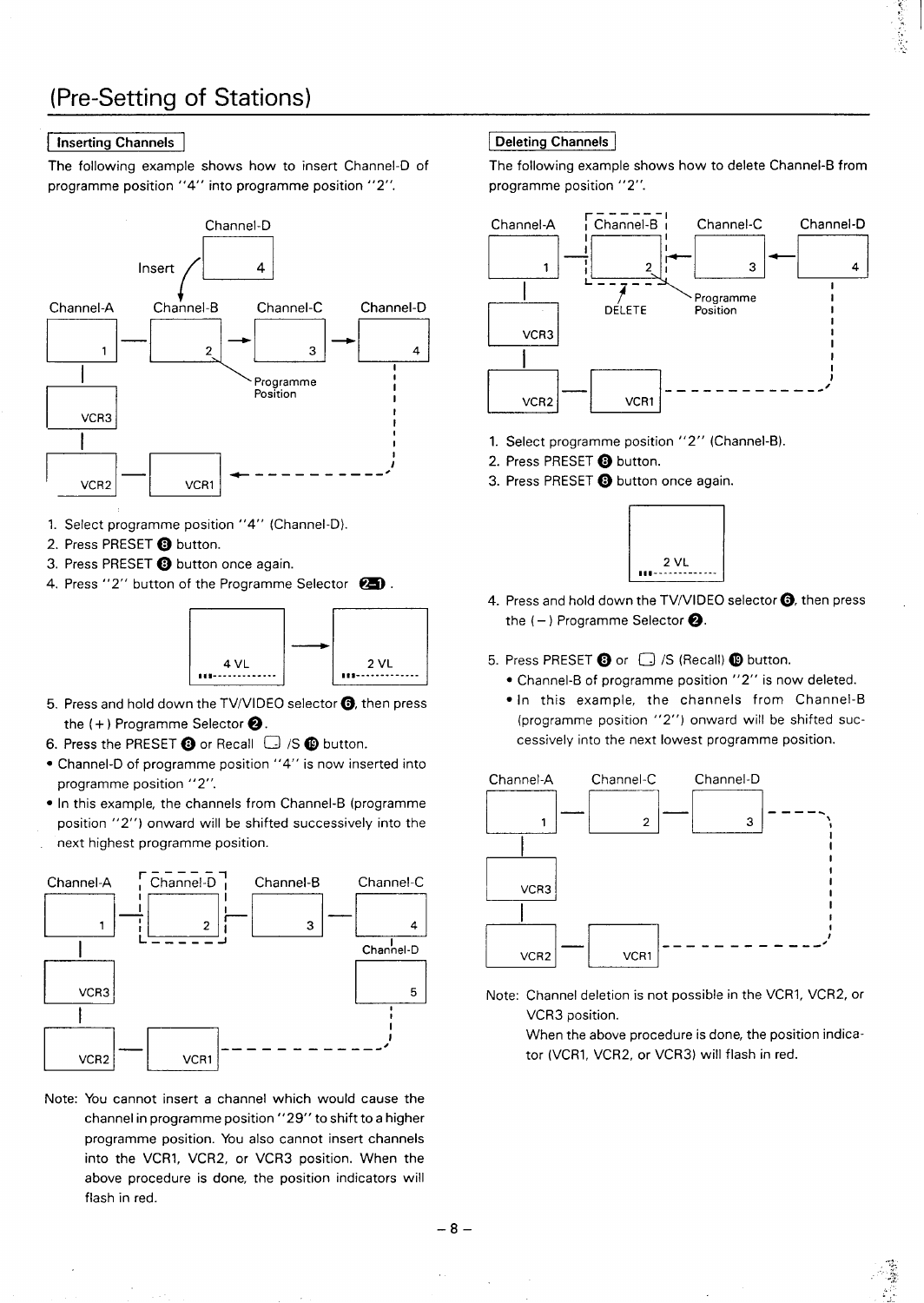**TELETEXT USE**  $\bullet$  Automatically adjust for displays in English, German, Swedish, French and **TELETEXT USE**  $\bullet$  **Italian in accordance with the television broadcast signals.** 

**[Optional Teletext Decoder Type NO. TX-231. )**



#### **W Switching** to the Teletext Mode

**Press the TV/MIX/TEXT button, then the screen changes as follows:**



#### Page Selection

**When teletext mode is first selected, the index page (p. 100) is automatically obtained. The requested page is obtained by simply pressing three number buttons in sequence. For example, if you wish to look at page 151, pressing the number, (l), (5) and (1) in turn.**

**As each command is accepted, the page number at the lefthand end of the header will be built up, digit by digit, until it is complete.**

**After the final entry has been registered, rolling page numbers are presented until the requested page is received. As soon as the two groups of numbers coincide, the information contained on page 151 appears.**

**Other pages of the same service can be obtained in this manner, using the appropriate number.**

Model CZP2510/CZP2910 - Not equipped with the Teletext Decoder. It is not necessary to go back to the index page each time; **within any one service you can change direct from one page to another. After a new page has been entered, the previous page is displayed until the new page is received. On reception of the new page, the rolling page number stops, showing the requested page number.**

 $\mathcal{L}_{\mathcal{I}}$ .,

**–SIZE ~ Note: If the new page is a NEWSFLASH or SUBTITLE page, the television video is automatically turned on, and the –TV/MIX/TEXTO E s newsflash or subtitle is displayed in a box within the pic ture. Conversely, if the old page was a newsflash or subtitle page, and new page is not, then the picture is turned off.**



#### **VIEWING lV WHILE SEARCHING FOR A PAGE**

**In some cases it can take some time to look for a page. In the interval you can view TV by pressing the CANCEL button. When the page arrives, the page number will appear on the normal TV picture. Press lV/MIX/lEXT button to display the page.**

**Note: When you press the CANCEL button, the green ">" mark is displayed at the top right of the screen. Whilst this ">" mark is displayed you can not select another TV**



#### ■ Sub-coded page access

**For Teletext information which is longer than one page it may take some time for the automatic changing of : pages to reach the sub page you require. It is possible, hovv. ever, to enter the sub-page you require and then continue watching the normal television picture until the correct subpage is reached.**

- **A. Select the required page using the page selection button.**
- **B. Press the TIME/SUB button. The sub code digits "----" will be displayed in the top left of the screen.**
- **c. Enter the desired sub-page number. For example, if you select sub-page 10 you must press O, 0, 1 and O button.**
- **D. Press the CANCEL to return to normal television programme.**
- **E. Press the TV/MIX/lEXT button to display the stored When the correct sub-page is reached the page number will appear on the normal television picture.**
- **page.**
- **F. To clear the sub-coded page you must enter a new page number, or the TIME/SUB button.**
- **Note: It is not possible to select another television station during a sub-page access operation.**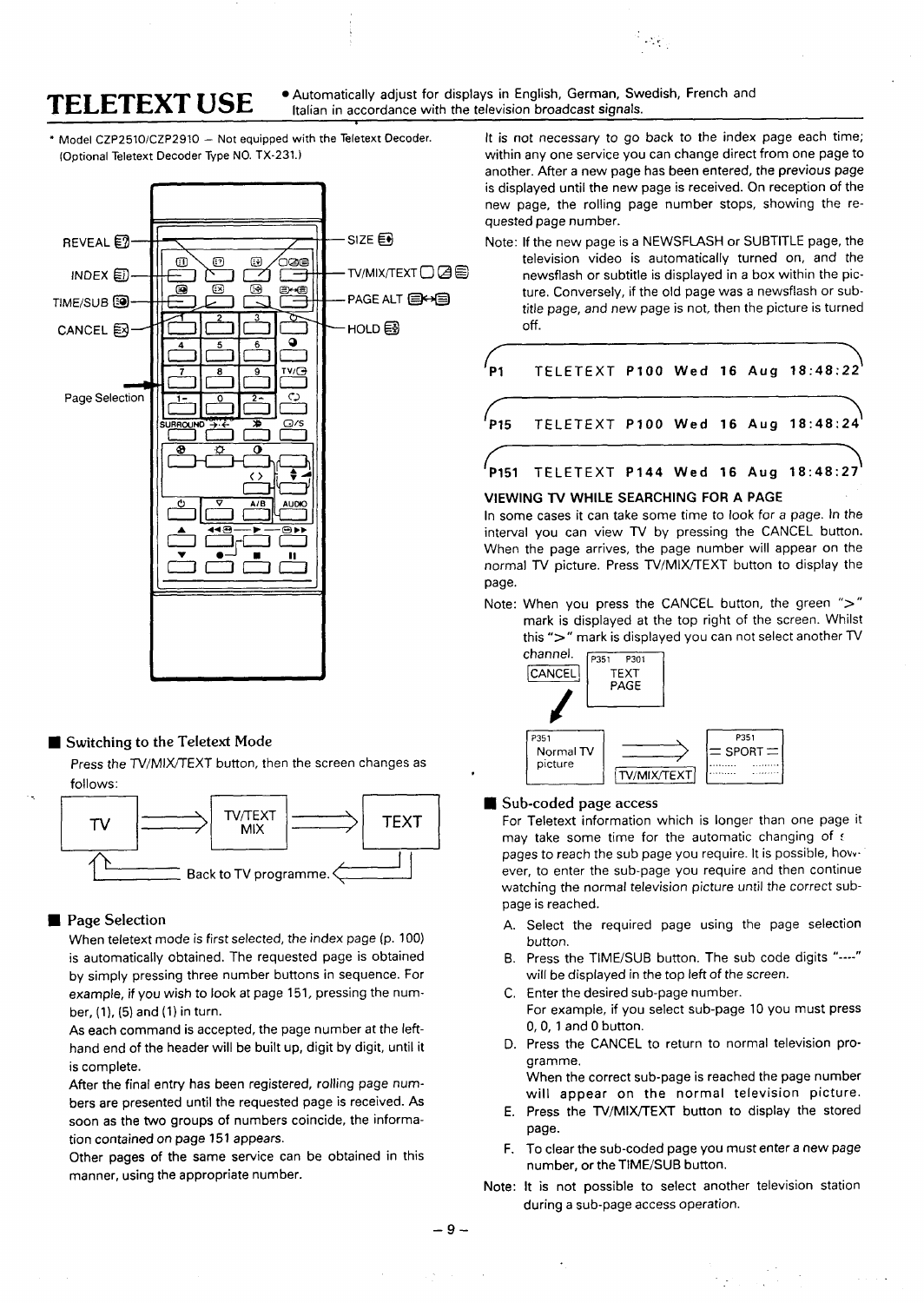# **(TELETEXT USE)**

### **Page Alternate**  $\mathbf{\mathbb{R}}$

**Press the Page Alternate ~ button and the TV set will alternately select the previous page and the present page. For example, now you are watching "page 300" but you watched "page 200" previously. If you press the Page Alternate button, "page 200" appears**



#### Updated Pages

**There are pages which are updated as events progress, such as sports results, news reports and traffic information. If you have selected one of the above pages from the list of contents and you want to view television but still be kept informed about the other events, press the CANCEL button. The page will disappear and the TV station which will broadcast this will appear in the screen. As soon as this page is updated, the page number will appear on the normal TV picture. To display the updated page on the screen press the TV/MIX~EXT button. The page will disappear when the CANCEL button is pressed again.**

**Note: It is not possible to select another TV station during an UPDATE. You should first switch back to TV reception by pressing the TVIMIXAEXT button. You can, however, change both the picture and sound settings.**



### $\blacksquare$  HOLD  $\boldsymbol{\Xi}$

**Some pages contain more information than can be displayed on the screen simultaneously and are therefore subdivided into a series of two or more sub-pages, The first sub-page of a series of four sub-pages, for example, has the indication 1/4 displayed at the top right of the screen (below the time).**

**These sub-pages are 'rotated', that is, each sub-page is displayed for a certain time (determined by the broadcasting authorities) before being replaced by the next sub-page. If it is desired to halt this rotation and retains a particular subpage, the HOLD button should be pressed. The word HOLD then appear on the top of the screen.**

**This command stops the reception of teletext data and can be used to prevent the updating of pages whenever required.**

**Normal operation is restored by pressing the HOLD button again or entering a new page number.**

. . .. . . . . . **.",.**

**HOLD TELETEXT P173 Wed 16 Aug 10:56:05 1/4**

> $\cdots$ , ... , ... , ... , ... , ... , ... , ... , ... , ... , ... , ... , ... , ... , ... , ... , ... , ... , ... , ... , ... , ... , ... , ... , ... , ... , ... , ... , ... , ... , ... , ... , ... , ... , ... , ... , ... , ... ..

 $\mathcal{L}$  .

#### $-10-$

..

,. . .

#### **H** Large Characters (SIZE)  $\bigoplus$

**Normally small characters are used in teletext mode, but in some circumstances the 'doubleheight' facility may be useful; when the viewer is some distance from the receiver, for example. Either the top or bottom half of the display can be expanded by pressing the SIZE button. When this button is pressed for the first time, the top half of the display is expanded. if it is pressed once again, the bottom half of the display is expanded.**

**To return the display to normal-sized characters, this button should be pressed again.**

**If television mode is selected while large characters are being displayed, small characters will be displayed when the system is next returned to teletext mode.**



### $\blacksquare$  INDEX  $\boxdot$

**When this button is pressed in teletext mode, several teletext functions are reset: the page memory is cleared, the command Time Page ON (T. PAGE) is cancelled, and the teletext decoder is set up to display the index page (P1OO).**

#### REVEAL  $\Xi$

**Some pages have part of the display concealed: a quiz page with concealed answers, for example. The command REVEAL displays the concealed text as long as REVEAL button remains depressed.**



. .. . . ,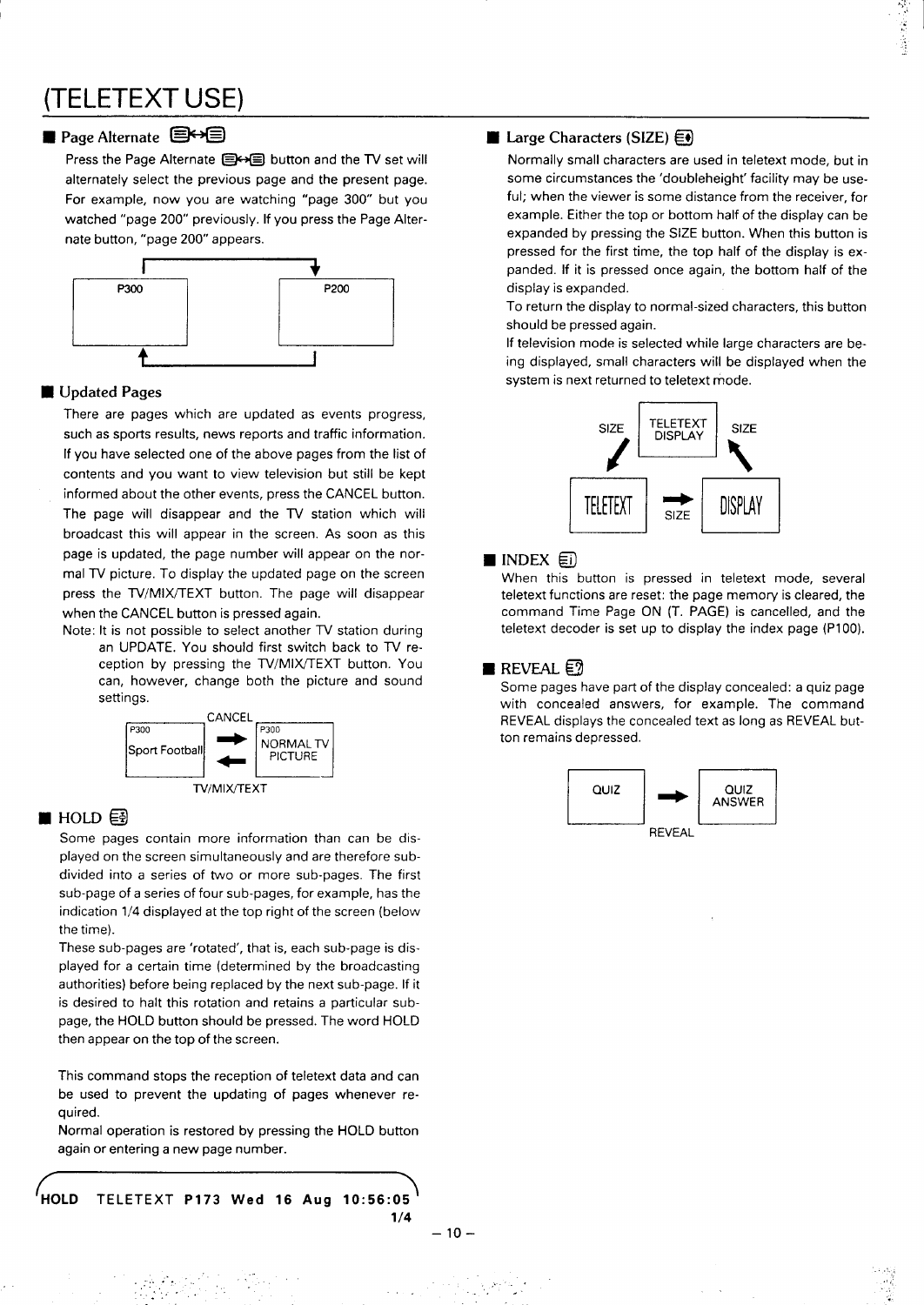# **(TELETEXT USE)**

### Time Coded Pages (TIME/SUB) @

**Time coding enables the viewer to put into store a specific page of information ready for viewing at a pre-determined time.**

#### **IMPORTANT NOTE**

**With present transmissions this facility is limited to the 'Alarm Clock' pages. Please refer to the transmitted index for the appropriate page number.**

**The required page is selected in the usual manner and then the command T. PAGE (Time Page On) is entered. The time that the requested page should be received is then entered on the screen using the number keys two digits for hours and two digits for minutes, using the 24 hour clock system. The character 'T' precedes the time digits to indicate that a time code and not the actual code is being displayed, also the four digits flash. After the time code has been entered rolling page numbers are presented. The cancel button is then pressed and the receiver reverts to picture. When the pre-set time is reached the page number will appear in the top left corner of the screen and the data can be seen by pressing cancel again. To clear the time code from the T.V. memory, press TIME/SUB @ button again. (Time Page off).**

**It is important to remember that once the time coding has been set and the text cancelled pressing any buttons on the handset other. than the Brightness, Colour, Volume and Mute may upset the pre-set time.**

#### ■ TIME

**If the time is required while a programme is being viewed press the TIME/SUB @l button.**

**Providing that the channel being viewed is also transmitting teletext, the time will appear at the top righthand of the screen for five seconds. The digits displayed represent hours/** minutes/seconds.

18:05:47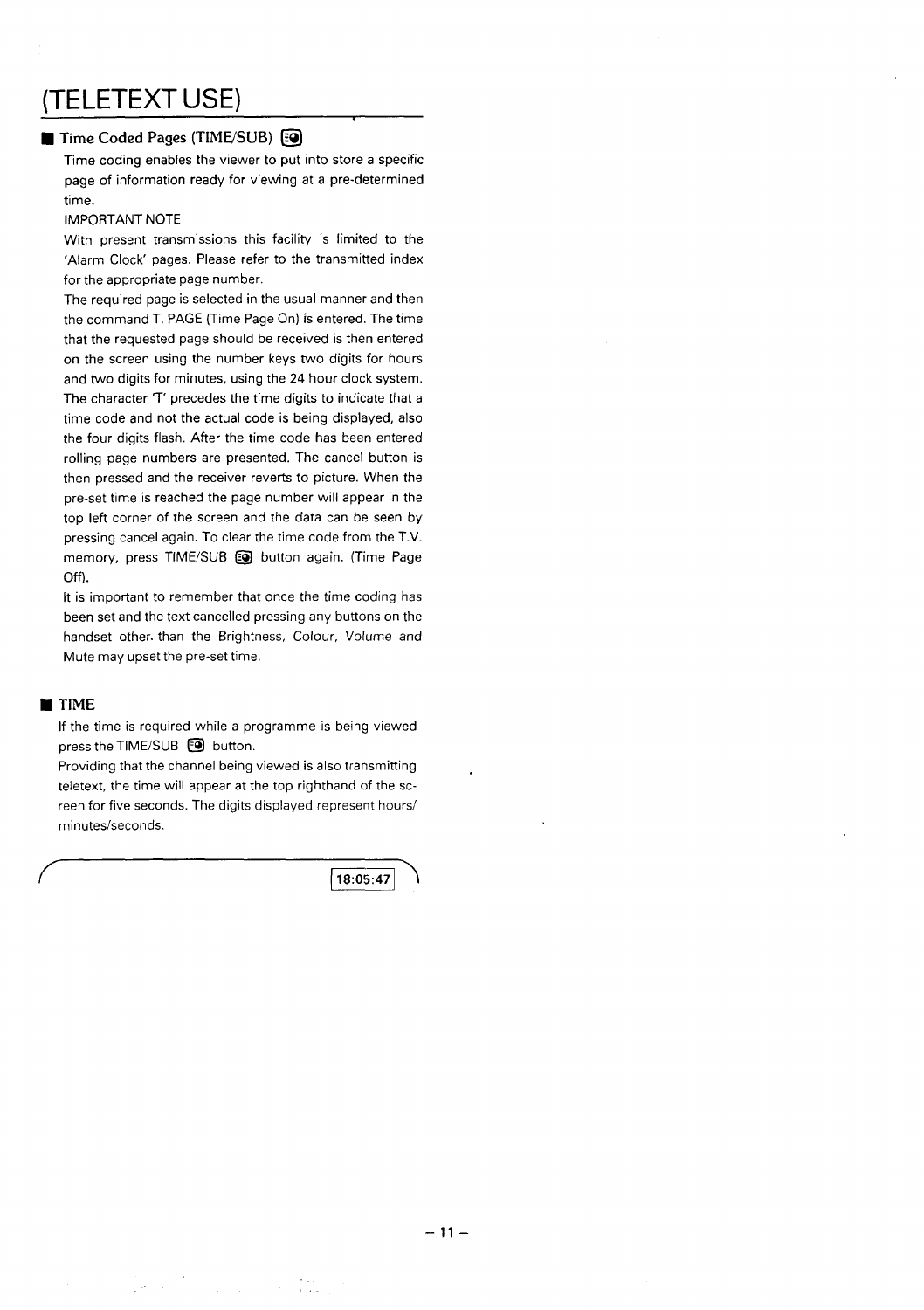# **CONNECTING OTHER EQUIPMENT**

**w Connecting to the AV2 Input Jack**

**Connect to the video and audio outputs of a VTR, video disc player, etc. Tapes and discs can be played back.**



**If the audio signal from the VCR is stereo, be sure to connect the right and left channels to the respective right and left Audio-in terminals.**

**If the external audio signal is a monaural one, connect it to the left terminal of Audio-in. Then select the monaural mode and the audio channel in the TV set with the remote control Stereo/Mono button @or Bilingual A/B button @**

## **E S-VHS VCR Connections.**

**S-VHS VCR is designed with a highly advanced techniques. So the visual quality of S-VHS VCR is better than the other pular VHS VCR.**

**S-VHS VCR can be enjoyed by using S-terminal**



## ■ **Audio Monitor** Out Connection

**More powerful sound can be enjoyed by using your audio apparatus.**

,.

**Connect the audio signal source from audio-monitor-out terminal to the line-in or aux terminal of the audio apparatus. (REAR PANEL)**



Mini-component stereos, etc.

**9 External Speaker Connection** (REAR PANEL)



● **YOU can also enjoy Surround sound through connected external speakers.**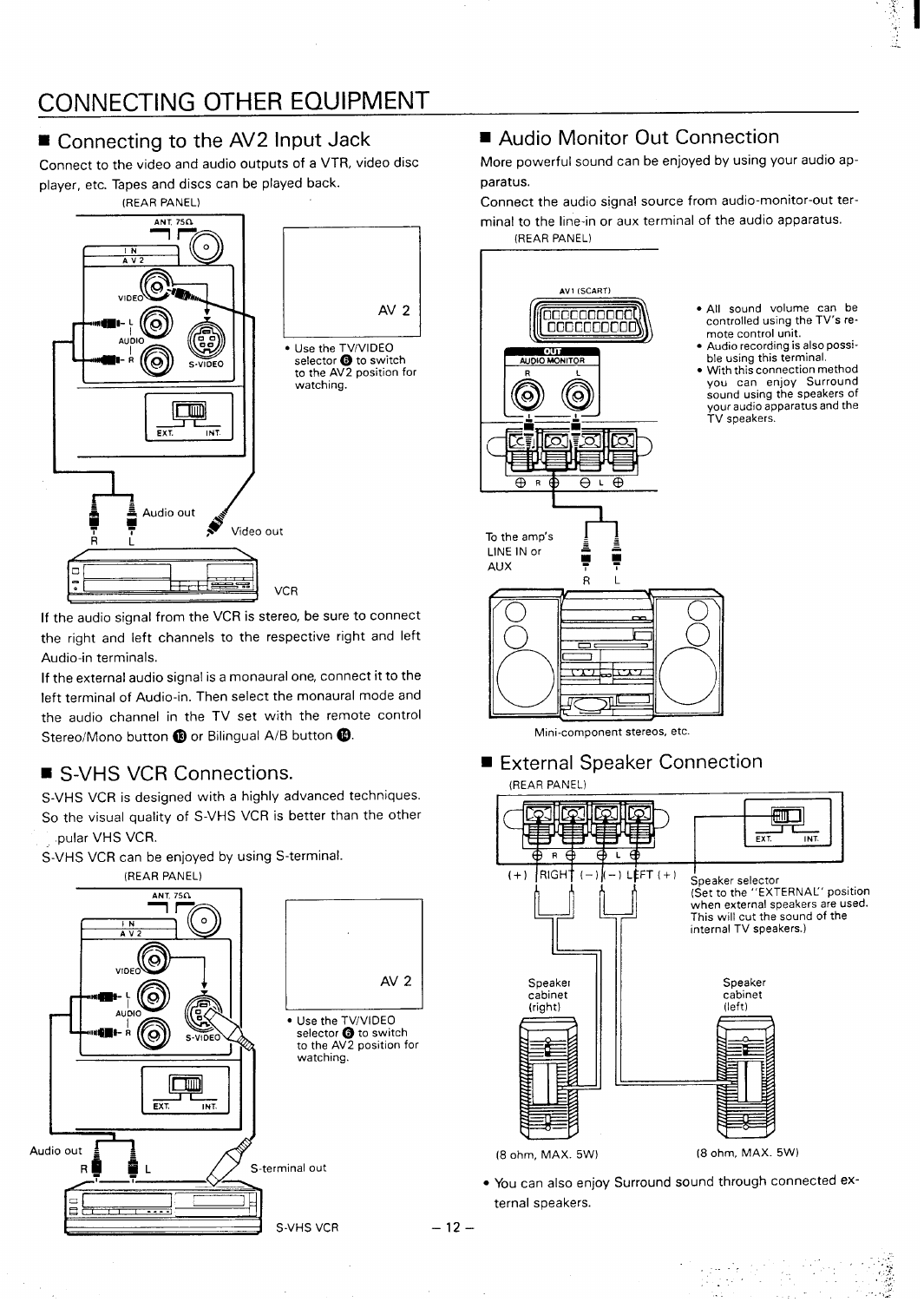### ■ **Connecting to the Front Panel AV1 Input Jack**

**Itis convenient to use the AV1 input jack on the front panel for equipment that is often connected and disconnected.**

#### **(TV front panel terminals)**



### **<sup>9</sup> video** Dubbing

**The AV1 input jack on the front panel is bridged with 21-pin terminal on the rear panel, so You can connect two VCRs, one to the front panel and one to the rear panel, and dub tapes while monitoring them on the TV screen.**

(TV front panel terminals)



Blank video cassette

● **The image can be monitored on the TV screen as soon as dubbing begins. Use the TV/VIDEO selector~ to switch to the AVI position for watching.** The image can be monitored on the TV<br>screen as soon as dubbing begins.<br>Use the TV/VIDEO selector **o** to switch to<br>the AV1 position for watching.<br>Adjustments to the TV picture or sound **volume will have no effect on the dubbing operation.**

.. ,-



### **w Use of the 21-pin Terminal**

A personal computer, VCR, Video disc player or other AV ap**paratus can be connected to the 21-pin socket on the rear panel of the TV set.**



**Personal Computer**

● **When the 21-pin terminal is used for connection of video equipment, audio equipment or a personal computer, note the following points.**

### ❑ **Use of video equipment**

**For playback of VCR tapes or video discs, use equipment which has an 8-pin input function signal. When equipment which does not have this function signal is used, press TV/VIDEO Selector @to select "AV1" mode.**

**When equipment which has this function signal is used, the 'TV set is automatically switched to "AVI" mode, and the remotecontrol transmitter cannot be used for TV/VIDEO switch. .**

**For VCR recording, the presence or absence of the functi signal has no effect.**

### ❑ **Use of personal computer**

**The personal computer must be the type which has an 8-pin function signal and a 16-pin fast signal (TV/RGB switching). When using the RGB input signal from a personal computer etc., which is not equipped with the control signals [pin-8 and pin-16), as described below, you must set and select the RGB position for personal computer use.**

1. **Select "VCR3'r position.**

| VCR3 |
|------|
|      |

**2. Press and hold Recall ~ /S @ button for more than 2** Press and hold Recall  $\bigcup$  /S<br> **label button** for more than 2<br>
seconds.<br>
RGB ON - RGB ON - RGB OF - L<br>
RGB OF - L<br>
RGB OF - L



**–13–**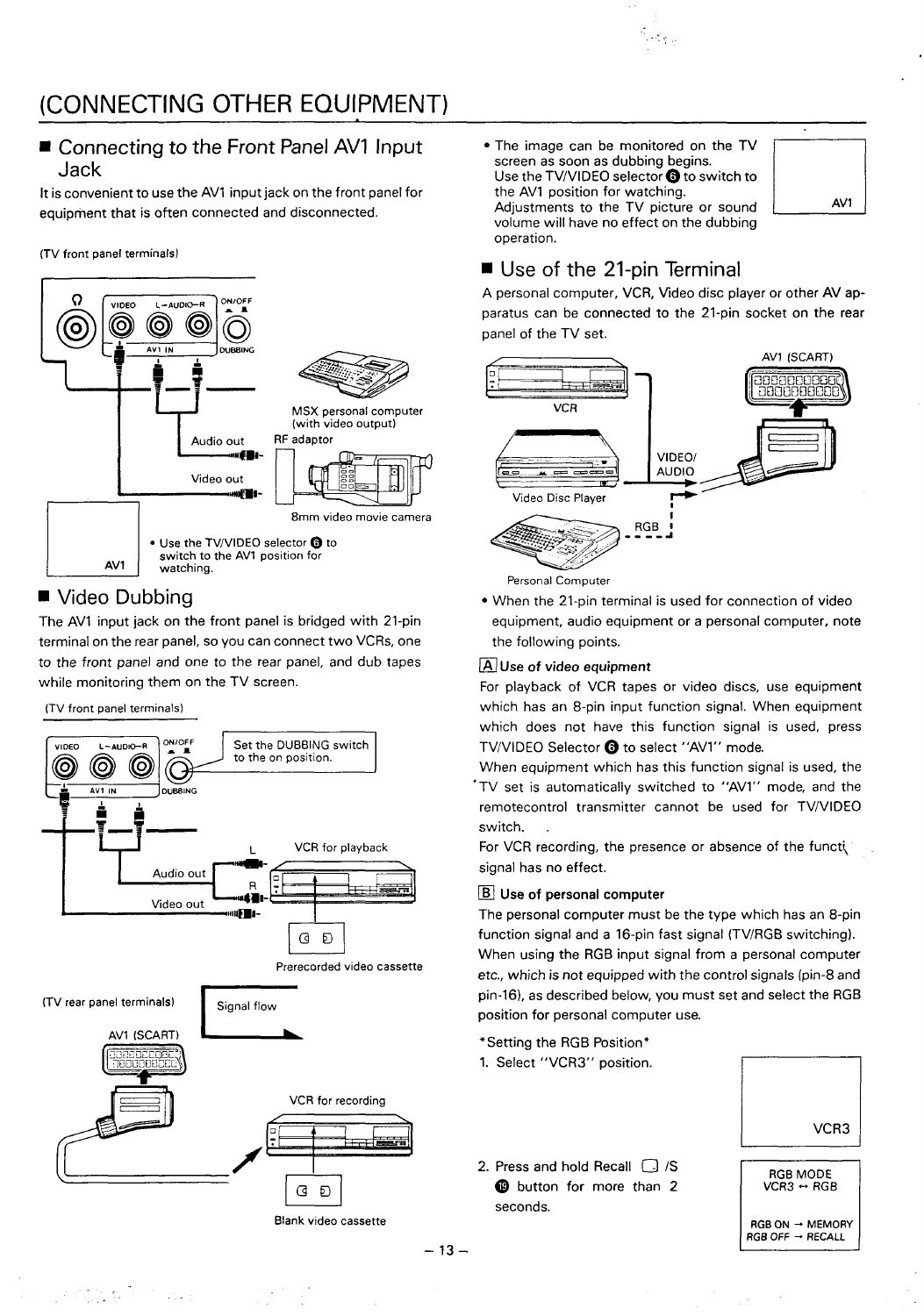# **(CONNECTING OTHER EQUIPMENT) Specifications**

**3. Press Memory o @ button of the TV set.**

**'Canceling the RGB Position\***



**1. Select "RGB" position.**

**2. Press and hold Recall ~ /S@ button for more than 2 seconds.**

**3. Press Recall D /S @ button once again.**

**The specification of the 21.pin connector is as follows:**



| Pin No.        | Signal                                                                                     |                                                                          |                                        |                                                             |                  |
|----------------|--------------------------------------------------------------------------------------------|--------------------------------------------------------------------------|----------------------------------------|-------------------------------------------------------------|------------------|
| 2<br>3         | Audio output (right channel)<br>Audio input (right channel)<br>Audio output (left channel) | 0.5 Vrms/upper 1 kohm<br>0.5 Vrms/upper 10 kohm<br>0.5 Vrms/under 1 kohm | Audio output (Peak music power output) |                                                             |                  |
| 5<br>6         | Earth (audio)<br>Earth (blue)<br>Audio input (left channel)<br>Blue (B) input              | 0.5 Vrms/upper 10 kohm<br>$0.7$ Vp-p/75 ohm                              |                                        | CZP2510<br>CZP2510TX                                        | CZP291<br>CZP291 |
| 8<br>9<br>10   | Function switching (video in/ext.) L: $0 - 2V$ , H: $10 - 12V$<br>Earth (green)            |                                                                          |                                        | $15W + 15W$                                                 | $15W + 1$        |
| 11<br>12       | Green (G) input                                                                            | 0.7 Vp-p/75 ohm                                                          | Ext. terminals                         | Video input:                                                |                  |
| 13<br>14       | Earth (red)<br>Earth                                                                       |                                                                          |                                        | • Phono jack $\times$ 2 (1.0 Vp-p, 75                       |                  |
| 15<br>16<br>17 | Red (R) input<br>Fast blanking<br>Earth (video)                                            | 0.7 Vp.p/75 ohm<br>$L: 0 - 0.4V$ , H: 1 $-3V$                            |                                        | • S-terminal $\times$ 1 (DIN 4-pin, se<br>Y/C signal input) |                  |
| 18<br>19       | Earth<br>Video/sync output                                                                 | 1 Vp-p/75 ohm                                                            |                                        | Audio input:                                                |                  |
| 20<br>21       | Video/sync input<br>Earth (case)                                                           | 1 Vp-p/75 ohm                                                            |                                        | • Phono jack $(R/L) \times 2$ (436 m<br>more than 40K ohm)  |                  |

### ■ **AV** Connection to the Aerial Socket

- **. The A.V. apparatus can also be connected to the aerial socket of your TV receiver. In this case, it is advisable to select the "VCR 1", "VCR2r' or "VCR3" position for the best picture by pressing "O" key of the programme selector.**
- **Each time "O" key is pressed, VCR Position changes as follows:**



- **VCR Position is specially designed for the playback of the Note: AV equipments. The picture of the VCR play backing may be distorted in other position.**
- **further details concerning this connection and adjust- For ment, refer to the operating instructions for the AV equipment.**

**.-**

| ıt.                   |                          | Power source      | AC 230 Volts, 50 Hz.                                      |
|-----------------------|--------------------------|-------------------|-----------------------------------------------------------|
| <b>STEREO</b><br>DHE( |                          | Television system | Range of operation:<br>170V (min.) $-$ 280V (max.)<br>B/G |
| $-10$                 | RGB                      | Colour system     | PAL                                                       |
|                       |                          | Channel coverage  | <b>VHF: 1-11</b>                                          |
|                       | for more than 2 seconds. |                   | UHF: 21-69                                                |

**Aerial input impedance 75 ohms**

**Picture Tube**

| CZP2510             | CZP2910          |
|---------------------|------------------|
| CZP2510TX           | <b>CZP2910TX</b> |
| 63cm diagonal       | 73cm diagonal    |
| 110 degree          | 110 degree       |
| deflection          | deflection       |
| mueic nower output) |                  |

 $\sim$   $\sim$  $\sim$ ,.. ., .  $^{\prime}$ ,  $^{\prime}$ .,

 $\mathcal{I}^{\pm}$ ,. **.7 ., .,,. .:. ;, ,-**/7 .

#### **<sup>3</sup> Audio output (left channel) 0.5 Vrmslunder <sup>1</sup> kohm Audio output (Peak music power output)**

| CZP2510     | CZP2910     |
|-------------|-------------|
| CZP2510TX   | CZP2910TX   |
| $15W + 15W$ | $15W + 15W$ |

- - **Phono jack x 2 (1.0 Vp-p, 75 ohm)**
	- **S-terminal x 1 (DIN 4-pin, separate Y/C signal input)**
	- **Audio input:**
	- **Phono jack (R/L) x 2 (436 mVrms, more than 40K ohm)**
	- **Audio output (Audio Monitor Out):**
	- **Phono jack (R/L) x 1 (436 mVrms, less than 600 ohm)**
	- **RGB terminal**

● **CENELEC standard 21-pin terminal**

- **External speaker terminals**
- **8 ohm, Output max. 5W**

|                   | CZP2510<br>CZP2510TX                         | CZP2910<br><b>CZP2910TX</b>                  |
|-------------------|----------------------------------------------|----------------------------------------------|
| Power consumption | 115W                                         | 125W                                         |
| Dimensions        | $595(W) \times 541(H)$<br>$\times$ 450(D) mm | $682(W) \times 600(H)$<br>$\times$ 495(D) mm |
| Weight            | approx. 30kg                                 | approx. 40kg                                 |

**Specifications subject to change without notice.**